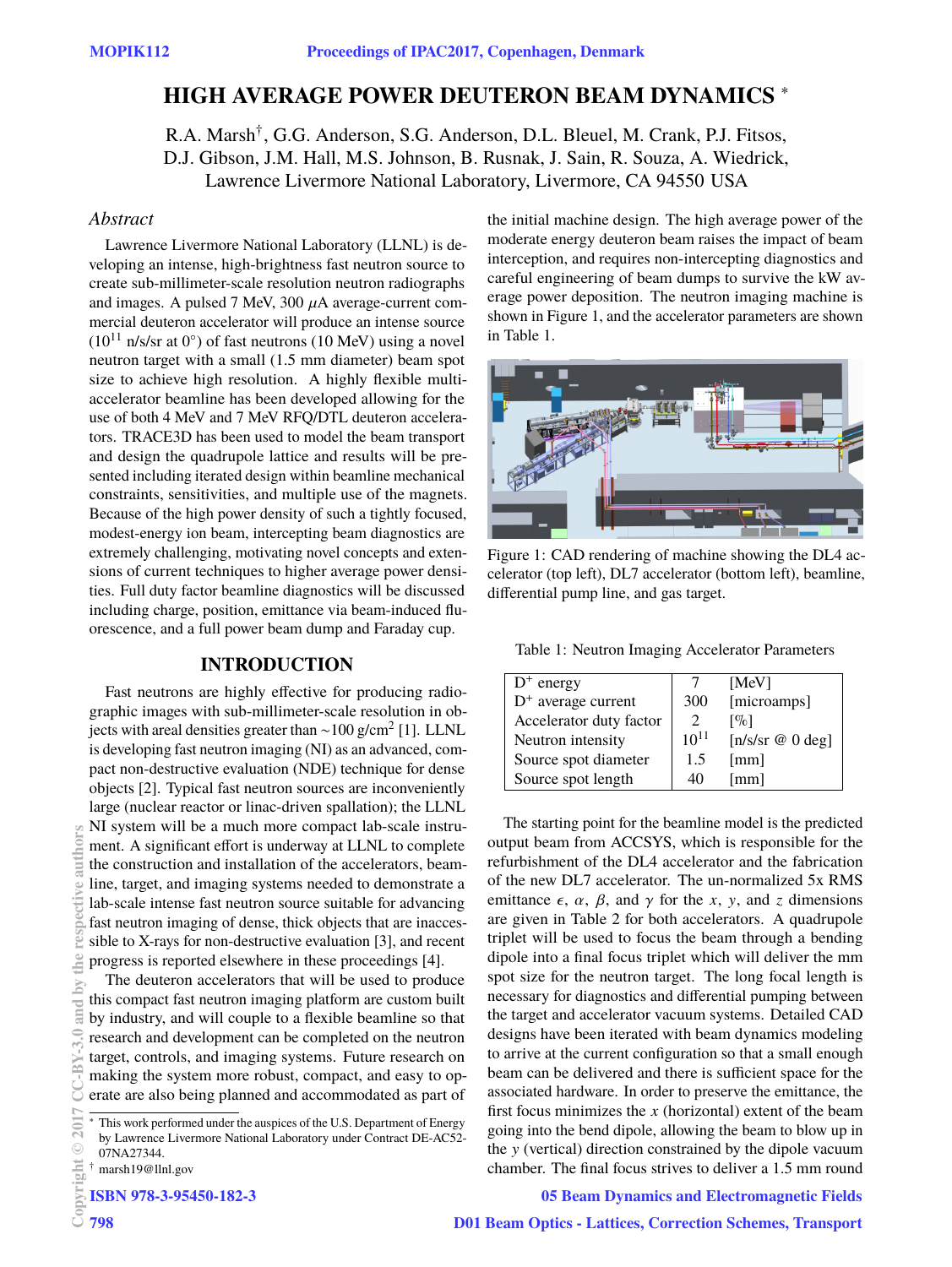beam over 40 mm for the neutron target. The quadrupole and dipole magnets have been specified and delivered, and their effective lengths are used for modeling so that only the field strength or gradient is adjusted (with their physical location already constrained by iteration with the facility layout design).

Table 2: DL4 and DL7 Initial Emittance Parameters

| 4.75    | 4.43    | mm mrad |
|---------|---------|---------|
| 1.51    | $-1.68$ |         |
| 0.095   | 10.1    | mm/mrad |
| 34.527  | 0.378   | mrad/mm |
| 4.55    | 4.47    | mm mrad |
| $-1.12$ | $-1.44$ |         |
| 0.068   | 1.49    | mm/mrad |
| 33.153  | 2.063   | mrad/mm |
| 600     | 630     | deg keV |
| 0.04    | 3.45    |         |
| 0.626   | 1.03    | deg/keV |
| 1.600   | 12.527  | keV/deg |
|         |         |         |

#### **BEAM DYNAMICS**

The PBOLAB interface for TRACE3D was used to calculate the beam envelope and tune the magnets for minimal spot size while limiting emittance growth [5]. The input parameters in Table 2 were matched to ACCSYS simulations rather than using actual output distributions. A small round final beam was sought using the built in matching algorithm for the final spot. The first set of quadrupoles was tuned for the DL4 accelerator and similar results were achievable using a doublet rather than triplet. In order to shorten the overall accelerator layout a doublet was optimized and will be used for the DL7 accelerator line. Code output is shown in Figure 2 for the final DL4 and DL7 matches, with parameters summarized in Table 3. Results are stable to 10% growth in  $\beta$  for variations of order 1% change in a single quadrupole strength from its design value, 0.5◦ variation in bend angle, or a change of up to 8 cm in a given beamline component. The sensitivity to known fabrication errors is smaller, allowing for looser tolerances on bend angle or length if the beam physics can be remodeled and retuned to compensate, i.e., 1.0◦ variance in bend angle or 15 cm length change. The current regulation on the magnet power supplies will directly affect the achievable focus as well as the long term stability of neutron production based on maintaining the design tune over time. The supplies have a listed 0.15% specification for current stability, which will make for a reasonably robust final focus.

### **DIAGNOSTICS**

Charge in the accelerators will be measured using in flange AC current transformers on the individual DL4 and DL7 lines, and on the final focus line just before the neutron

atio<br>0.5000<br>0.5000  $25.0$  $(NC =$  $= 0.400E$  $1B=0.62$  $-1.18358$ <br>2.57696<br>-1.01583  $A = 45.4$  $B = 329$  $\frac{21}{24}$ ss.s62D 170.749K 170.749 Length=  $8204.20$  mm

beta<br>0.1000<br>0.1000

Figure 2: TRACE3D output for final focus beamline layout for  $DI.7$  and  $DI.4$ .

Table 3: DL4 and DL7 Final Focus Parameters

| Parameter        | DL4      | DL7       | Units   |
|------------------|----------|-----------|---------|
| $\epsilon_{r}$   | 4.884    | 4.72      | mm mrad |
| $\alpha_{r}$     | 0.00157  | $-0.156$  |         |
| $\beta_x$        | 0.498    | 0.396     | mm/mrad |
| $\epsilon_{v}$   | 4.55     | 4.47      | mm mrad |
| $\alpha_{\rm v}$ | 0.000629 | $-0.0524$ |         |
| $\beta_{\rm y}$  | 0.498    | 0.403     | mm/mrad |
| $\epsilon_{z}$   | 604      | 644       | deg keV |
| $\alpha_z$       | 45.38    | 59.39     |         |
| $\beta_{z}$      | 329.3    | 191.4     | deg/keV |

target. Position will be measured using log-ratio beam position monitors on capacitive pickups positioned after the bend dipole and after the final focus triplet. Measuring the deuteron beam emittance out of the accelerators and delivered on target at full duty factor is the goal for a non destructive tomographic imaging diagnostic based on residual gas fluorescence, similar to [6]. For the gas-based neutron targets, residual gas pressures may be sufficient to produce visible fluorescence signals, and would be background signal for any intentional gas release. Calculations using SRIM [7] and direct fluorescence yield measurements will enable a

File Edit BEAM AT NEL1-<br>
H A=-1.68 B= 10<br>
W A=-1.44 B= 1.

2.200mm

53.562Deg**x** 

 $\lambda = 3.45$ 

**Same Search Ellipses & Profile 17 MeV baseline 2017.pboll** 

 $14.000m$ 

 $R = 1.03$ 

170.749K

Graph Ellipses & Profile [4 MeV baseline 2016.pbol]

**©**

**2017 CC-BY-3.0 and by the respective authors**

the  $\geq$ 

respective authors

**SEAM AT NEL2=<br>101 B=0.397**<br>102 B=0.400

 $25.00$ 

 $R = 191$ 

170.749K

 $\begin{array}{c|c|c|c|c} \hline \multicolumn{1}{c|}{\textbf{0}} & \multicolumn{1}{c|}{\textbf{0}} \\ \hline \multicolumn{1}{c|}{\textbf{0}} & \multicolumn{1}{c|}{\textbf{0}} \\ \hline \multicolumn{1}{c|}{\textbf{0}} & \multicolumn{1}{c|}{\textbf{0}} \\ \hline \multicolumn{1}{c|}{\textbf{0}} & \multicolumn{1}{c|}{\textbf{0}} \\ \hline \multicolumn{1}{c|}{\textbf{0}} & \multicolumn{1}{c|}{\textbf{0}} \\ \hline \multicolumn{1}{c|}{\textbf{0}} &$ 

BEAM AT NEL2=<br>A=0.157E-02B=0.498<br>A=0.629E-03B=0.498

 $1.500m$ 

60.000Deg

 $x = 59.4$